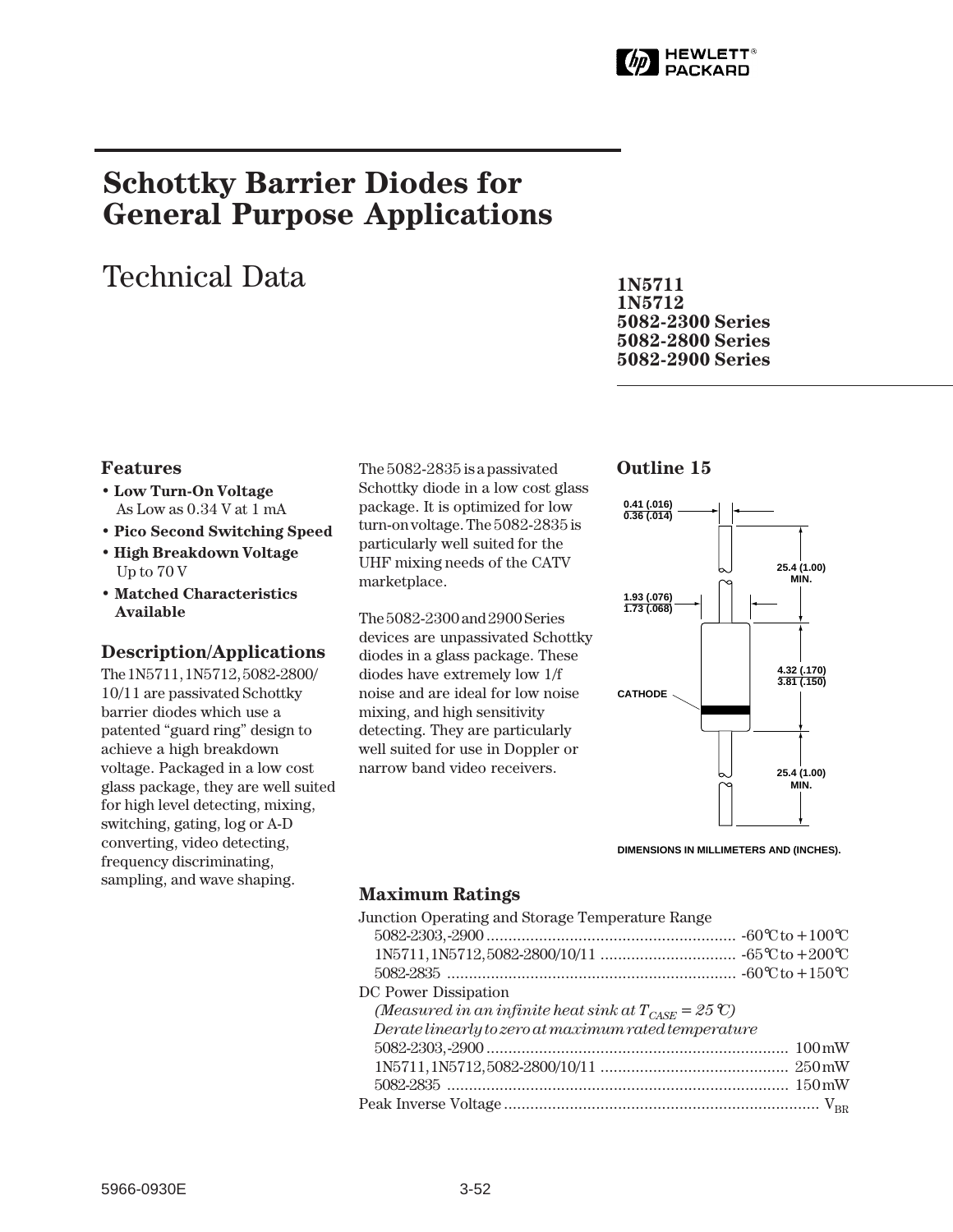# **Package Characteristics**

| Tuenase characteristics            |            |
|------------------------------------|------------|
|                                    | Outline 15 |
|                                    |            |
|                                    |            |
|                                    |            |
|                                    |            |
| <b>Typical Package Inductance</b>  |            |
|                                    |            |
|                                    |            |
|                                    |            |
| <b>Typical Package Capacitance</b> |            |
|                                    |            |
|                                    |            |
|                                    |            |

The leads on the Outline 15 package should be restricted so that the bend starts at least 1/16 inch from the glass body.

Outline 15 diodes are available on tape and reel. The tape and reel specification is patterned after RS-296-D.

# **Electrical Specifications at**  $T_A = 25^\circ \text{C}$

| Part<br><b>Number</b>     | Package<br><b>Outline</b> | Min.<br><b>Breakdown</b><br><b>Voltage</b><br>$V_{BR}$ (V) | Max.<br>Forward<br><b>Voltage</b><br>$V_{\rm F}$ (mV) | $V_F = 1$ V Max.<br>at Forward<br><b>Current</b><br>$I_F$ (mA) | Max.<br><b>Reverse Leakage</b><br><b>Current</b><br>$I_R$ (nA) at $V_R$ (V) |    | Max.<br>Capaci-<br>tance<br>$C_T$ (pF) |
|---------------------------|---------------------------|------------------------------------------------------------|-------------------------------------------------------|----------------------------------------------------------------|-----------------------------------------------------------------------------|----|----------------------------------------|
| 5082-2800                 | 15                        | 70                                                         | 410                                                   | 15                                                             | 200                                                                         | 50 | 2.0                                    |
| 1N5711                    | 15                        | 70                                                         | 410                                                   | 15                                                             | 200                                                                         | 50 | 2.0                                    |
| 5082-2810                 | 15                        | 20                                                         | 410                                                   | 35                                                             | 100                                                                         | 15 | 1.2                                    |
| 1N <sub>5712</sub>        | $15\,$                    | 20                                                         | 550                                                   | 35                                                             | 150                                                                         | 16 | 1.2                                    |
| 5082-2811                 | 15                        | 15                                                         | 410                                                   | 20                                                             | 100                                                                         | 8  | 1.2                                    |
| 5082-2835                 | 15                        | $8*$                                                       | 340                                                   | $10*$                                                          | 100                                                                         | 1  | 1.0                                    |
| <b>Test</b><br>Conditions |                           | $I_R = 10 \mu A$<br>${}^*I_R = 100 \mu A$                  | $I_F = 1$ mA                                          | $V_F = 0.45V$                                                  |                                                                             |    | $V_R = 0 V$<br>$f = 1.0$ MHz           |

#### **General Purpose Diodes**

**Note:** Effective Carrier Lifetime (τ) for all these diodes is 100 ps maximum measured with Krakauer method at 5 mA except for 5082-2835 which is measured at 20 mA.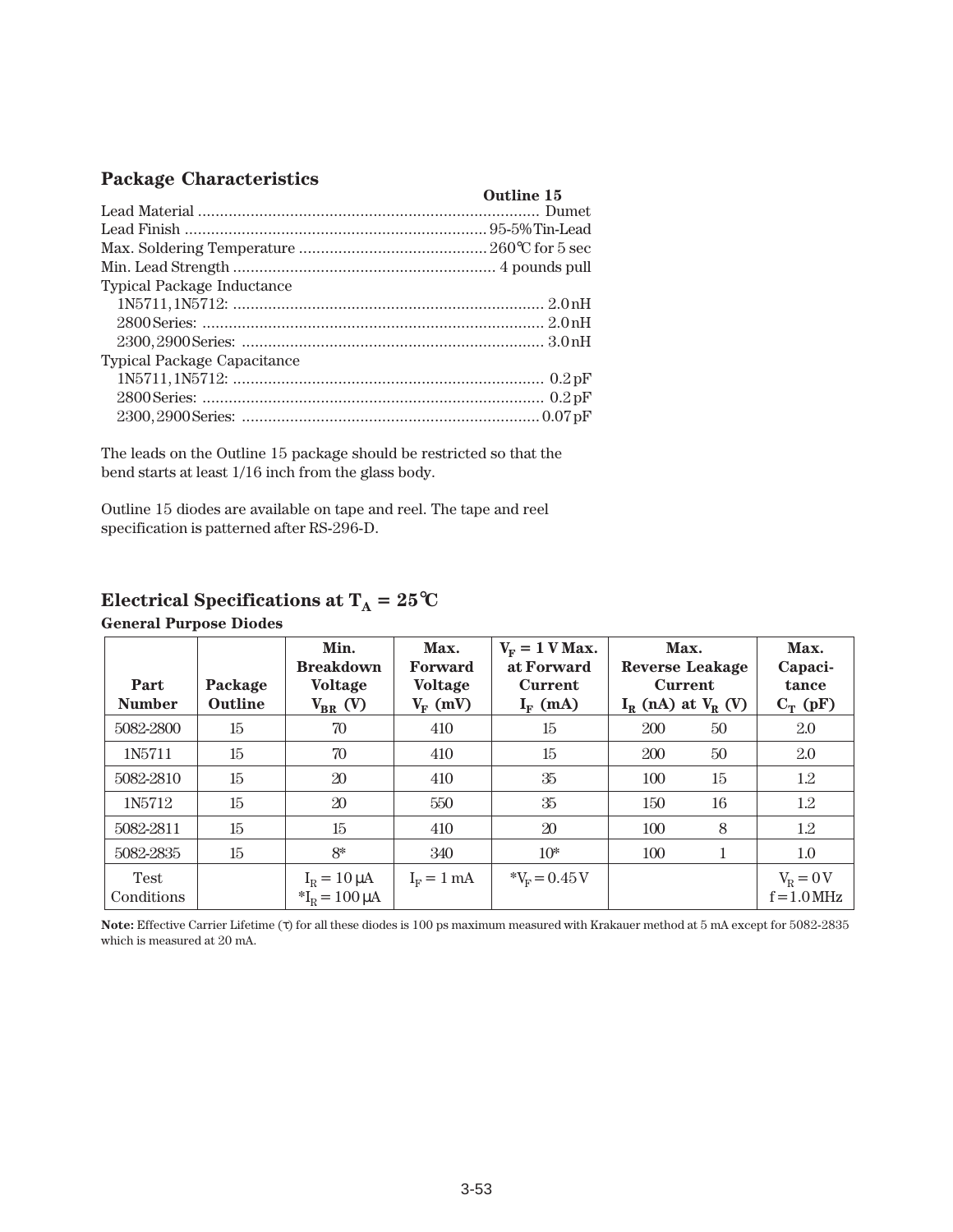**Low 1/f (Flicker) Noise Diodes**

| Part<br><b>Number</b><br>5082- | Package<br><b>Outline</b> | Min.<br><b>Breakdown</b><br><b>Voltage</b><br>$V_{BR}$ (V) | Max.<br>Forward<br><b>Voltage</b><br>$V_{\rm F}$ (mV) | $V_F = 1$ V Max.<br>at Forward<br><b>Current</b><br>$I_F$ (mA) | Max.<br><b>Reverse Leakage</b><br><b>Current</b><br>$I_R$ (nA) at $V_R$ (V) |    | Max.<br>Capaci-<br>tance<br>$C_T$ (pF) |
|--------------------------------|---------------------------|------------------------------------------------------------|-------------------------------------------------------|----------------------------------------------------------------|-----------------------------------------------------------------------------|----|----------------------------------------|
| 2303                           | 15                        | 20                                                         | 400                                                   | 35                                                             | 500                                                                         | 15 | 1.0                                    |
| 2900                           | 15                        | 10                                                         | 400                                                   | 20                                                             | 100                                                                         | 5  | 1.2                                    |
| <b>Test</b><br>Conditions      |                           | $I_R = 10 \mu A$                                           | $I_F = 1$ mA                                          |                                                                |                                                                             |    | $V_R = 0 V$<br>$f = 1.0$ MHz           |

**Note:** Effective Carrier Lifetime (τ) for all these diodes is 100 ps maximum measured with Krakauer method at 20 mA.

# **Matched Pairs and Quads**

| <b>Basic</b><br><b>Part Number</b><br>5082- | <b>Matched</b><br>Pair<br><b>Unconnected</b> | <b>Matched</b><br>Quad<br><b>Unconnected</b>     | <b>Batch</b><br>Matched <sup>[1]</sup>                                                | <b>Test Conditions</b>                                                                                           |
|---------------------------------------------|----------------------------------------------|--------------------------------------------------|---------------------------------------------------------------------------------------|------------------------------------------------------------------------------------------------------------------|
| 2900                                        | 5082-2912<br>$\Delta V_{\rm F} = 30$ mV      | 5082-2970<br>$\Delta V_{\rm F} = 30$ mV          |                                                                                       | $\Delta V_F$ at I <sub>F</sub> = 1.0, 10 mA                                                                      |
| 2800                                        | 5082-2804<br>$\Delta V_{\rm F}$ = 20 mV      | 5082-2805<br>$\Delta V_{\rm F} = 20 \,\text{mV}$ |                                                                                       | $\Delta V_{\rm F}$ at $I_{\rm F}$ = 0.5, 5 mA<br>${}^*I_F = 10 \text{ mA}$<br>$\Delta C_{\Omega}$ at f = 1.0 MHz |
| 2811                                        |                                              |                                                  | 5082-2826<br>$\Delta V_{\rm F} = 10 \,\rm mV$<br>$\Delta C_{\Omega} = 0.1 \text{ pF}$ | $\Delta V_F$ at $I_F = 10$ mA<br>$\Delta C_0$ at f = 1.0 MHz                                                     |
| 2835                                        |                                              |                                                  | 5082-2080<br>$\Delta V_{\rm F} = 10 \,\text{mV}$<br>$\Delta C_{\Omega} = 0.1$ pF      | $\Delta V_{\rm F}$ at $I_{\rm F}$ = 10 mA<br>$\Delta C_0$ at f = 1.0 MHz                                         |

**Note:**

1. Batch matched devices have a minimum batch size of 50 devices.

## **SPICE Parameters**

| <b>Parameter</b> | <b>Units</b>   | 5082-2800            | 5082-2810            | 5082-2811            | 5082-2835            | 5082-2303  | 5082-2900      |
|------------------|----------------|----------------------|----------------------|----------------------|----------------------|------------|----------------|
| $B_V$            | $\mathbf{V}$   | 75                   | 25                   | 18                   | 9                    | 25         | 10             |
| $C_{J0}$         | pF             | 1.6                  | 0.8                  | 1.0                  | 0.7                  | 0.7        | 1.1            |
| $E_G$            | eV             | 0.69                 | 0.69                 | 0.69                 | 0.69                 | 0.69       | 0.69           |
| $I_{\rm BV}$     | A              | $10E-5$              | $10E-5$              | $10E-5$              | $10E-5$              | $10E-5$    | $10E-5$        |
| $I_{\rm S}$      | A              | $2.2 \times 10E - 9$ | $1.1 \times 10E - 9$ | $0.3 \times 10E - 8$ | $2.2 \times 10E - 8$ | $7x1.0E-9$ | $10E-8$        |
| N                |                | 1.08                 | 1.08                 | 1.08                 | 1.08                 | 1.08       | 1.08           |
| $R_{\rm S}$      | Ω              | 25                   | 10                   | 10                   | 5                    | 10         | 15             |
| $P_B$            | $\overline{V}$ | 0.6                  | 0.6                  | 0.6                  | 0.56                 | 0.64       | 0.64           |
| $P_T$            |                | 2                    | 2                    | $\overline{2}$       | 2                    | 2          | $\overline{2}$ |
| M                |                | 0.5                  | 0.5                  | 0.5                  | 0.5                  | 0.5        | 0.5            |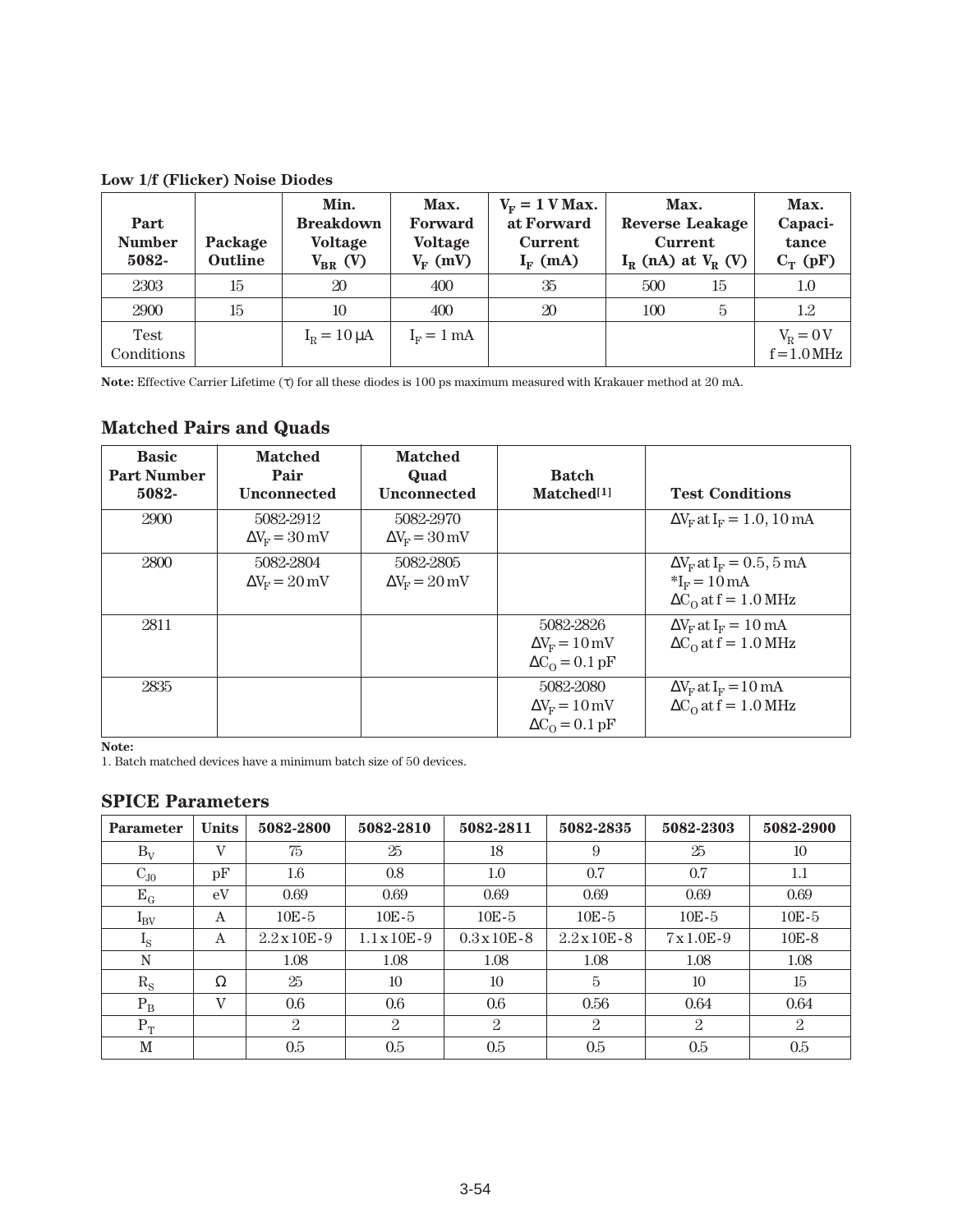# **Typical Parameters**



**Figure 1. I-V Curve Showing Typical Temperature Variation for 5082-2300 and 5082-2900 Series Schottky Diodes.**



**Figure 4. 5082-2300 and 5082-2900 Series Typical Capacitance vs. Reverse Voltage.**



**Figure 7. (5082-2800 or 1N5711) Typical Capacitance (C<sub>T</sub>) vs. Reverse** Voltage (V<sub>R</sub>).



**Figure 2. 5082-2300 Series Typical Reverse Current vs. Reverse Voltage at Various Temperatures.**



**Figure 5. I-V Curve Showing Typical Temperature Variation for 5082-2800 or 1N5711 Schottky Diodes.**



**Figure 8. I-V Curve Showing Typical Temperature Variation for the 5082- 2810 or 1N5712 Schottky Diode.**



**Figure 3. 5082-2300 Series and 5082-2900 Series Typical Dynamic Resistance (RD)** vs. Forward Current (I<sub>F</sub>).



**Figure 6. (5082-2800 OR 1N5711) Typical Variation of Reverse Current (IR) vs. Reverse Voltage (VR) at Various Temperatures.**



**Figure 9. (5082-2810 or IN5712) Typical Variation of Reverse Current**   $(\tilde{I}_R)$  vs. Reverse Voltage  $(V_R)$  at **Various Temperatures.**